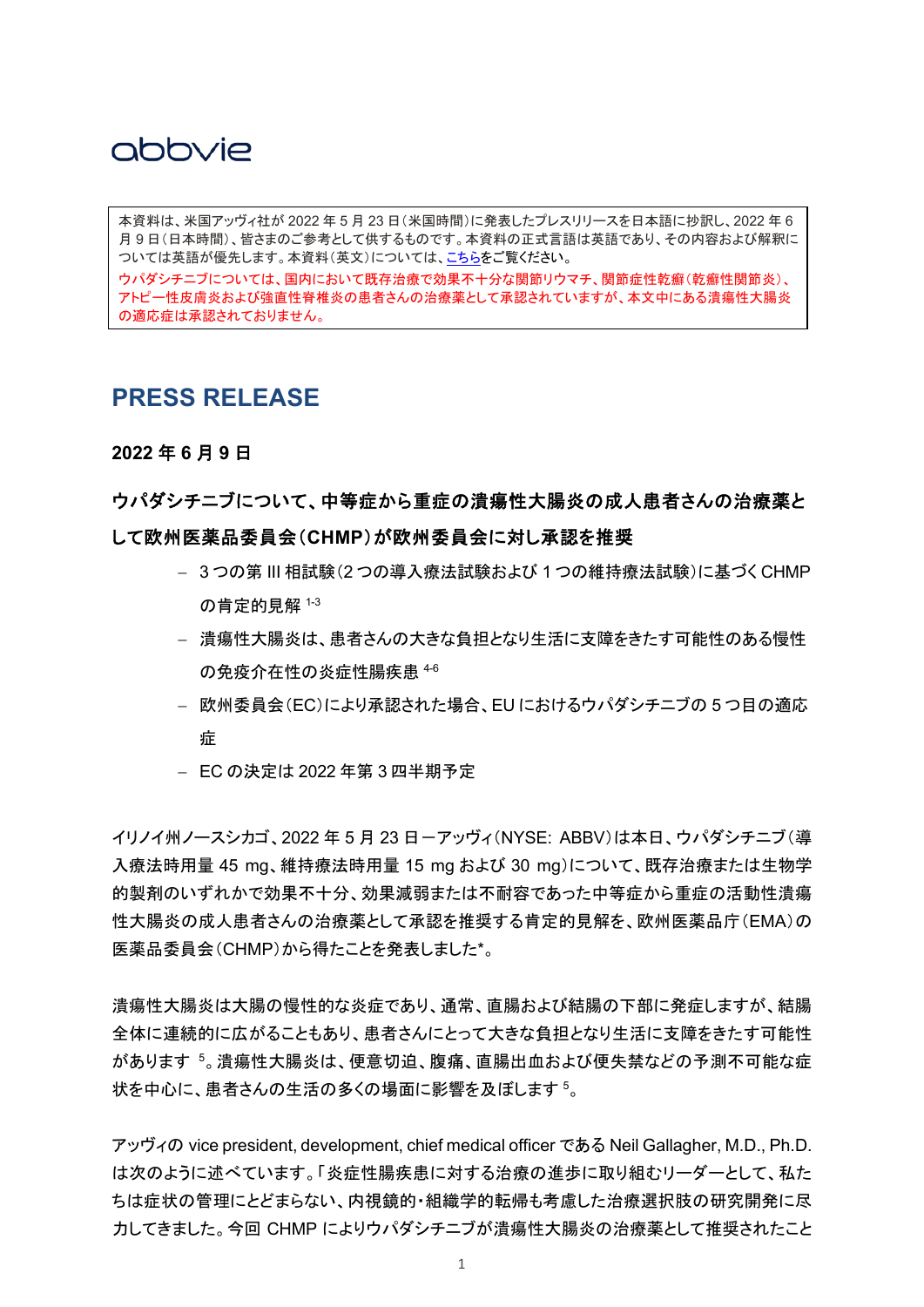は、より多くの患者さんの治療目標達成をお手伝いする私たちの取組みにとって非常に大きな一 歩といえます」

今回の潰瘍性大腸炎を対象としたウパダシチニブの承認申請は、2 つの導入療法試験(U-ACHIEVE 導入療法試験および U-ACCOMPLISH 試験)および 1 つの維持療法試験(U-ACHIEVE 維持療法試験)から得られたデータに基づいています 1-3。3 つの第 III 相試験のいずれ においても、主要評価項目である臨床的寛解†および全ての副次評価項目を達成した患者さんは、 ウパダシチニブ群で有意に多く認められました。より具体的には、導入療法試験におけるウパダシ チニブ 45 mg 群(1 日 1 回)ならびに維持療法試験におけるウパダシチニブ 15 mg 群および 30 mg 群(いずれも 1 日 1 回)で、プラセボ群と比較してこれらの評価項目について統計学的に有意な 改善が認められました 1-3。さらに、潰瘍性大腸炎におけるウパダシチニブの安全性に関する結果 は、関節リウマチで確認された安全性プロファイルと一致しており、新たな重要な安全性リスクは認 められませんでした 1-3,7-10。

イタリア・ミラノのサン・ラファエル病院消化器科・内視鏡科科長(director of Gastroenterology and Endoscopy at San Raffaele Hospital)であり、ヴィタ・サルーテ・サン・ラファエル大学の消化器学 教授(professor of gastroenterology at University Vita-Salute San Raffaele)でもある Silvio Danese, M.D., Ph.D.は次のように述べています。「潰瘍性大腸炎の患者さんの多くが、多数の合 併症と再燃のリスクを抱えているといわれています。臨床的寛解や粘膜治癒などの臨床的転帰を 達成することは、症状管理や健康に関する生活の質について大きな違いを生むと考えられます。ウ パダシチニブは、従来の治療薬や生物学的製剤による治療を受けても疾患活動性が中等度から 重度であった成人患者さんにとって有望な選択肢となる可能性を持っています。潰瘍性大腸炎に 対する本剤の使用について、欧州委員会の最終決定を心待ちにしています」

### **U-ACHIEVE** 導入療法試験、**U-ACCOMPLISH** 試験および **U-ACHIEVE** 維持療法試験について **1-3,11-13**

これら 3 つの第 III 相試験は、中等症から重症の潰瘍性大腸炎の患者さんを対象とした多施設共 同、無作為化、二重盲検、プラセボ対照試験です。1 日 1 回 45 mg を投与する導入療法と 1 日 1 回 15 mg または 30 mg を投与する維持療法において、ウパダシチニブの有効性および安全性を 評価しています。U-ACHIEVE 導入療法試験、2 番目の導入療法試験である U-ACCOMPLISH 試 験および U-ACHIEVE 維持療法試験で得られた主要な結果は、それぞれ [2020](https://www.abbvie.co.jp/content/dam/abbvie-dotcom/jp/documents/press-release/2020_1224_01.pdf) 年 12 [月、](https://www.abbvie.co.jp/content/dam/abbvie-dotcom/jp/documents/press-release/2020_1224_01.pdf)[2021](https://www.abbvie.co.jp/content/dam/abbvie-dotcom/jp/documents/press-release/2021_0305.pdf) [年](https://www.abbvie.co.jp/content/dam/abbvie-dotcom/jp/documents/press-release/2021_0305.pdf) [2](https://www.abbvie.co.jp/content/dam/abbvie-dotcom/jp/documents/press-release/2021_0305.pdf)[月お](https://www.abbvie.co.jp/content/dam/abbvie-dotcom/jp/documents/press-release/2021_0305.pdf)よび[2021](https://www.abbvie.co.jp/content/dam/abbvie-dotcom/jp/documents/press-release/2021_0714.pdf)年6[月に](https://www.abbvie.co.jp/content/dam/abbvie-dotcom/jp/documents/press-release/2021_0714.pdf)発表されています。詳細は[http://www.clinicaltrials.gov](http://www.clinicaltrials.gov/)(NCT03006068、 NCT03653026、NCT02819635)に掲載されています。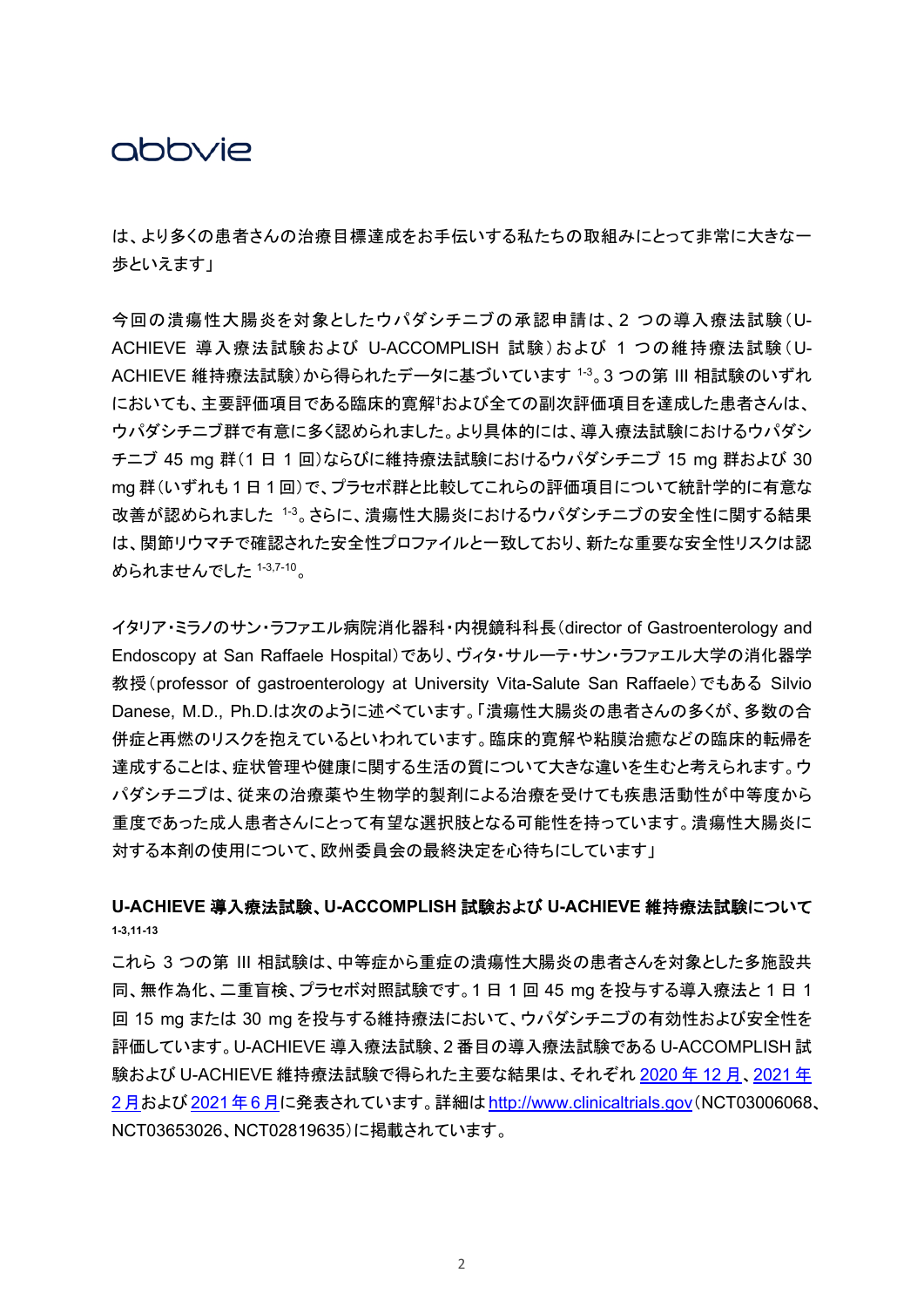### ウパダシチニブについて

アッヴィの科学者が発見し開発したウパダシチニブは、複数の免疫介在性炎症性疾患を対象に研 究が進められている選択的かつ可逆的な JAK 阻害剤です 15-20。ヒトの細胞アッセイにおいて、ウパ ダシチニブは JAK1又は JAK1/3 によるシグナル伝達を優先的に阻害し、その機能選択性は JAK2 ペアを介してシグナル伝達を行うサイトカイン受容体よりも高いことが報告されています <sup>14</sup>。

関節リウマチ、アトピー性皮膚炎、関節症性乾癬(乾癬性関節炎)、体軸性脊椎関節炎、クローン病、 潰瘍性大腸炎、巨細胞性動脈炎および高安動脈炎を対象とするウパダシチニブの第 III 相試験が 進行中です 13,15-20。 潰瘍性大腸炎に対するウパダシチニブの使用は、米国およびプエルトリコ以外 の規制当局には承認されておらず、その安全性および有効性は評価されていません。

#### 世界各国で処方情報は異なります。完全な情報は各国の製品表示をご参照ください。

#### 消化器領域におけるアッヴィについて

潰瘍性大腸炎やクローン病といった炎症性腸疾患(IBD)の領域を大きく発展させるため、アッヴィ は強固な臨床試験プログラムを実施し、最先端の研究に取り組んでいます。革新と学習、そして適 応を通して、IBD による患者さんの負担をなくし、患者さんの生活を長期にわたって改善していくこ とを目指しています。消化管領域におけるアッヴィについて、詳細[はこちらを](https://www.abbvie.com/our-science/therapeutic-focus-areas/immunology/immunology-focus-areas/gastroenterology.html.)ご覧ください。

### アッヴィについて

アッヴィのミッションは現在の深刻な健康課題を解決する革新的な医薬品の創製と提供、そして未 来に向けて医療上の困難な課題に挑むことです。患者さん一人ひとりの人生を豊かなものにする ため次の主要領域に取り組んでいます。免疫疾患、がん、神経疾患、アイケア、ウイルス、ウイメン ズヘルス、消化器疾患、さらにアラガンエステティクスポートフォリオの製品・サービスです。アッヴィ の詳細については、[www.abbvie.com](http://www.abbvie.com/) をご覧ください。Twitter アカウント[@abbvie](https://twitter.com/abbvie)、[Facebook](https://www.facebook.com/AbbVieGlobal)、 [Instagram](https://www.instagram.com/abbvie/)、[YouTube](https://www.youtube.com/user/AbbVie) や [LinkedIn](https://www.linkedin.com/company/abbvie) でも情報を公開しています。

<sup>1.</sup> Vermeire, S., et al. OP23 Efficacy and safety of upadacitinib as induction therapy in patients with Moderately to Severely Active Ulcerative Colitis: Results from phase 3 U-ACCOMPLISH study, Journal of Crohn's and Colitis, Volume 15, Issue Supplement 1 .May 2021.

<sup>2.</sup> Danese, S., et al. OP24 Efficacy and safety of upadacitinib induction therapy in patients with Moderately to Severely Active Ulcerative Colitis: Results from the phase 3 U-ACHIEVE study, Journal of Crohn's and Colitis, Volume 15, Issue Supplement 1. May 2021.

<sup>3.</sup> Danese, S., et al. OP08 The effects of maintenance therapy with upadacitinib on abdominal pain, bowel urgency, and fatigue in patients with moderately to severely active Ulcerative Colitis: Phase 3 U-ACHIEVE maintenance results, Journal of Crohn's and Colitis, Volume 16, Issue Supplement 1. January 2022.

<sup>4.</sup> Gajendran M., et al. A comprehensive review and update on ulcerative colitis. Dis Mon. 2019 Dec;65(12):100851. doi: 10.1016/j.disamonth.2019.02.004. Epub 2019 Mar 2.